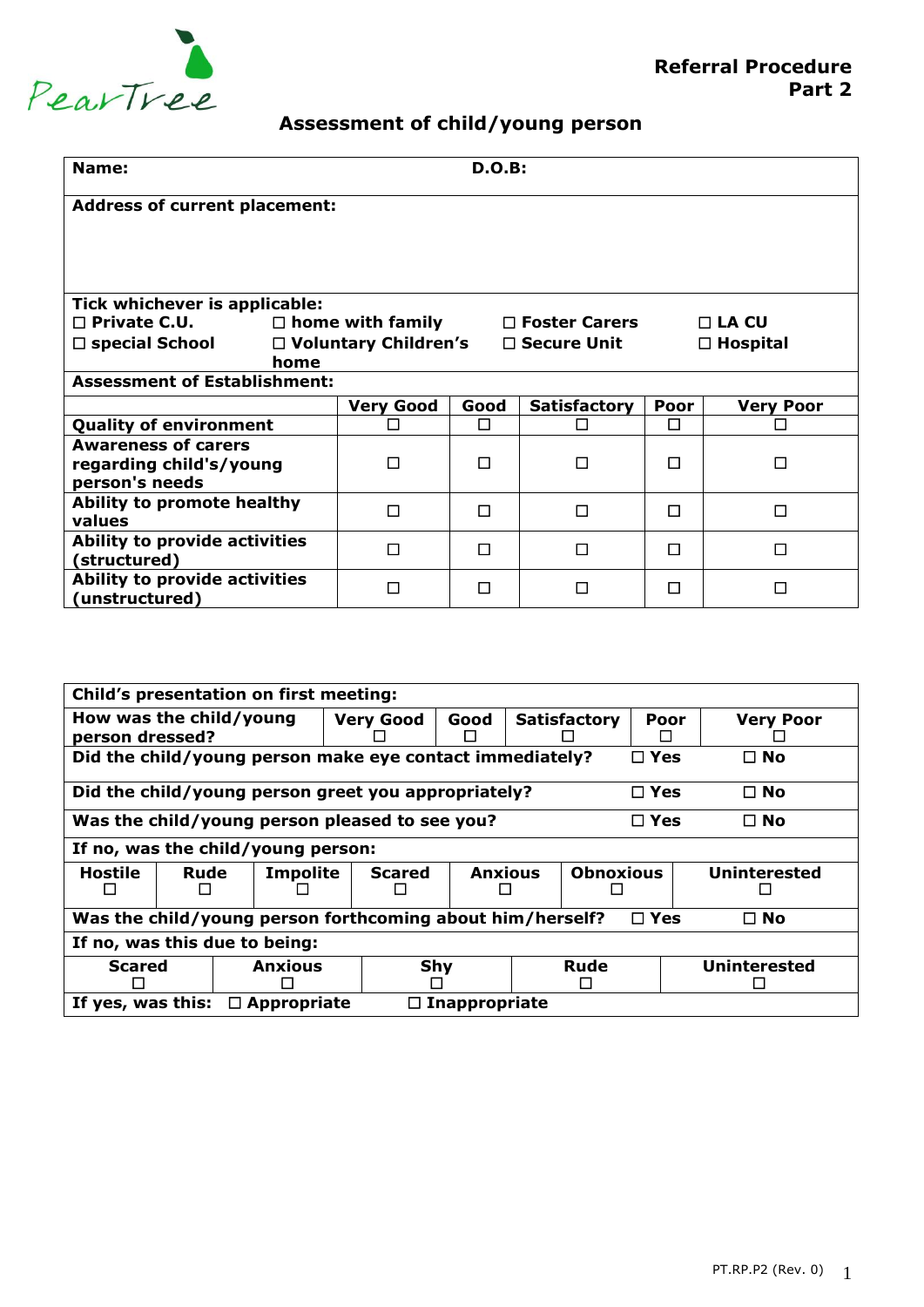## **About your life now**

| <b>Personal information</b><br>(To be completed with the child/young person) |
|------------------------------------------------------------------------------|
| <b>Favourite activities:</b>                                                 |
|                                                                              |
|                                                                              |
|                                                                              |
|                                                                              |
| Food liked:                                                                  |
|                                                                              |
|                                                                              |
|                                                                              |
| Food disliked:                                                               |
|                                                                              |
|                                                                              |
|                                                                              |
|                                                                              |
| <b>Special diet:</b>                                                         |
|                                                                              |
|                                                                              |
|                                                                              |
| <b>Other likes/dislikes:</b>                                                 |
|                                                                              |
|                                                                              |
|                                                                              |
|                                                                              |
|                                                                              |
| <b>Favourite TV programme:</b>                                               |
|                                                                              |
|                                                                              |
|                                                                              |
| What other things are important?                                             |
|                                                                              |
|                                                                              |
|                                                                              |
|                                                                              |
| Is there anything else we should know about you?                             |
|                                                                              |
|                                                                              |
|                                                                              |
|                                                                              |
|                                                                              |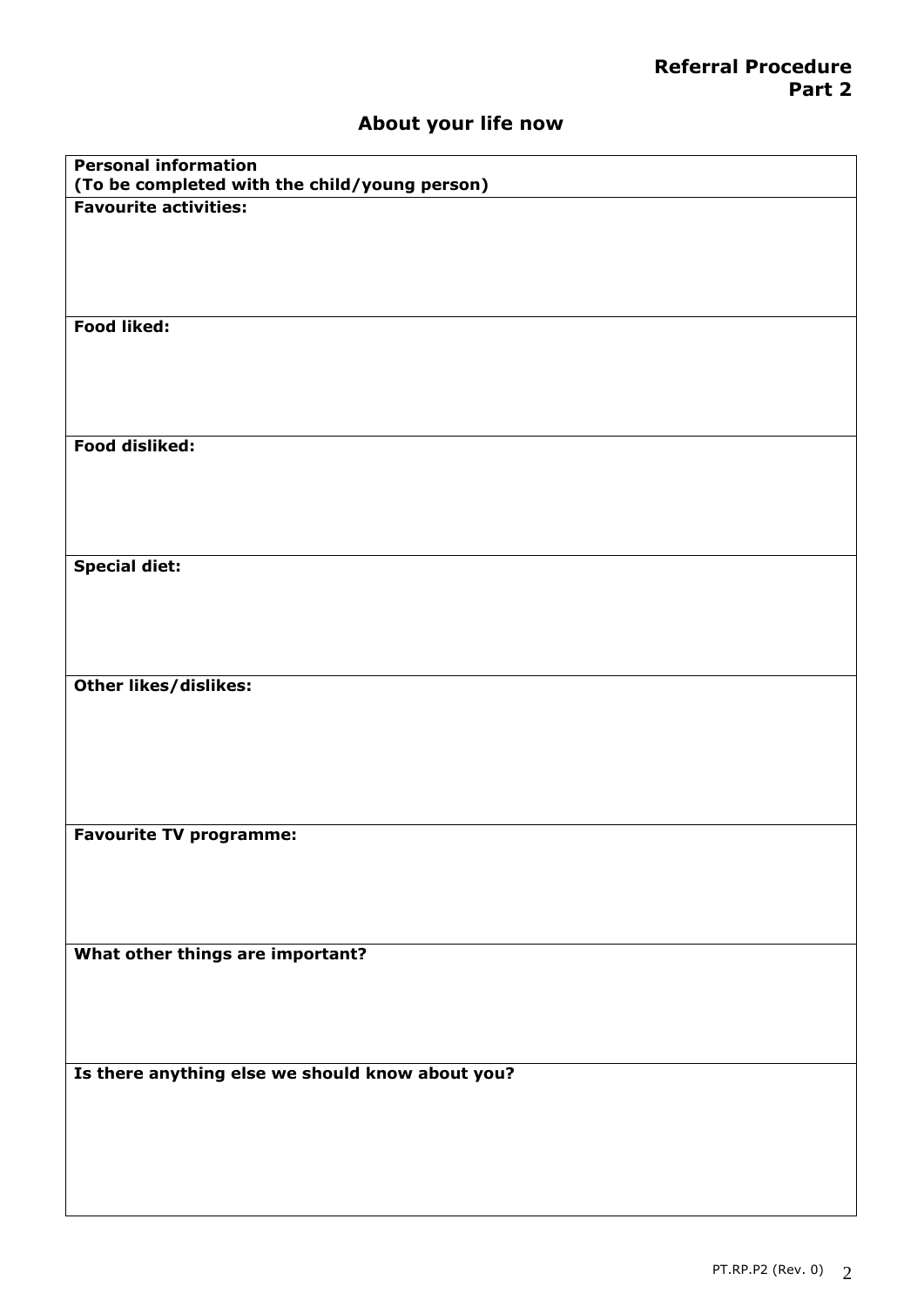## **About School**

| Do you go to school?<br>$\Box$ Yes                                                      | $\square$ No     |      |                     |      |                  |  |
|-----------------------------------------------------------------------------------------|------------------|------|---------------------|------|------------------|--|
| What is the name of your school?                                                        |                  |      |                     |      |                  |  |
| What is the name of the last school you attended?                                       |                  |      |                     |      |                  |  |
| $\square$ Yes<br>$\square$ No<br>Do you like school?                                    |                  |      |                     |      |                  |  |
| <b>Activities</b><br>How did the child/young person respond when discussing the follow: |                  |      |                     |      |                  |  |
|                                                                                         | <b>Very Good</b> | Good | <b>Satisfactory</b> | Poor | <b>Very Poor</b> |  |
| <b>Arts and craft</b>                                                                   | П                | □    | П                   | п    | П                |  |
| <b>Outdoor pursuits</b>                                                                 | п                | □    | П                   | п    | П                |  |
| <b>Sports and games</b>                                                                 | □                | П    | П                   | П    | П                |  |
| Swimming                                                                                | п                | П    | П                   | п    | П                |  |
| <b>Cookery</b>                                                                          | П                | □    | $\Box$              | П    | П                |  |
| <b>Environmental work</b>                                                               | П                | □    | □                   | П    | П                |  |
| Woodwork                                                                                | П                | П    | П                   | п    | П                |  |
| <b>Animals</b>                                                                          | П                | П    | П                   | п    | П                |  |
| Music                                                                                   | П                | □    | $\Box$              | п    | П                |  |
| <b>Maths</b>                                                                            | П                | П    | П                   | п    | П                |  |
| <b>English</b>                                                                          | П                | П    | П                   | п    | П                |  |
| Formal schoolwork, generally                                                            | П                | П    | П                   | п    | П                |  |

## **Life at Pear Tree in detail**

| <b>Environment</b>                                                       |   |   |   |   |        |
|--------------------------------------------------------------------------|---|---|---|---|--------|
| Living in the kind of<br>environment described                           | П | П | П | п | П      |
| Keeping their home in good<br>order                                      | П | П | □ | П | П      |
| <b>Values and expectations</b>                                           |   |   |   |   |        |
| <b>Good table manners</b>                                                | П | П | □ | П | П      |
| Keeping clean and healthy /<br>good hygiene                              | П | П | □ | П | □      |
| <b>Eating good balanced diets</b>                                        | П | П | П | П | П      |
| <b>Dressing appropriately and</b><br>having appropriate<br>presentations | П |   | П |   | П      |
| <b>Good manners</b>                                                      | П | П | □ | П | □      |
| <b>Good behaviour</b>                                                    | П | П | П | П | П      |
| <b>Firm boundaries</b>                                                   | П | П | П | П | $\Box$ |
| How did the child/young person respond to discussing their own:          |   |   |   |   |        |
| Difficulties / vulnerabilities                                           | П |   | □ | П | $\Box$ |
| <b>Behavioural problems</b>                                              | П | П | П | П | П      |
| <b>Sexual problems (if</b><br>appropriate)                               | П | П | П | П | П      |

| In the case of children/young people who have displayed inappropriate sexual             |           |  |  |
|------------------------------------------------------------------------------------------|-----------|--|--|
| behaviour, does he/she understand:                                                       |           |  |  |
| The significance of their behaviour? $\Box$ Yes<br>$\Box$ No                             |           |  |  |
| What is appropriate and inappropriate behaviour? $\Box$ Yes                              | $\Box$ No |  |  |
| Are they able to impose internal controls in their behaviour?<br>$\Box$ Yes<br>$\Box$ No |           |  |  |